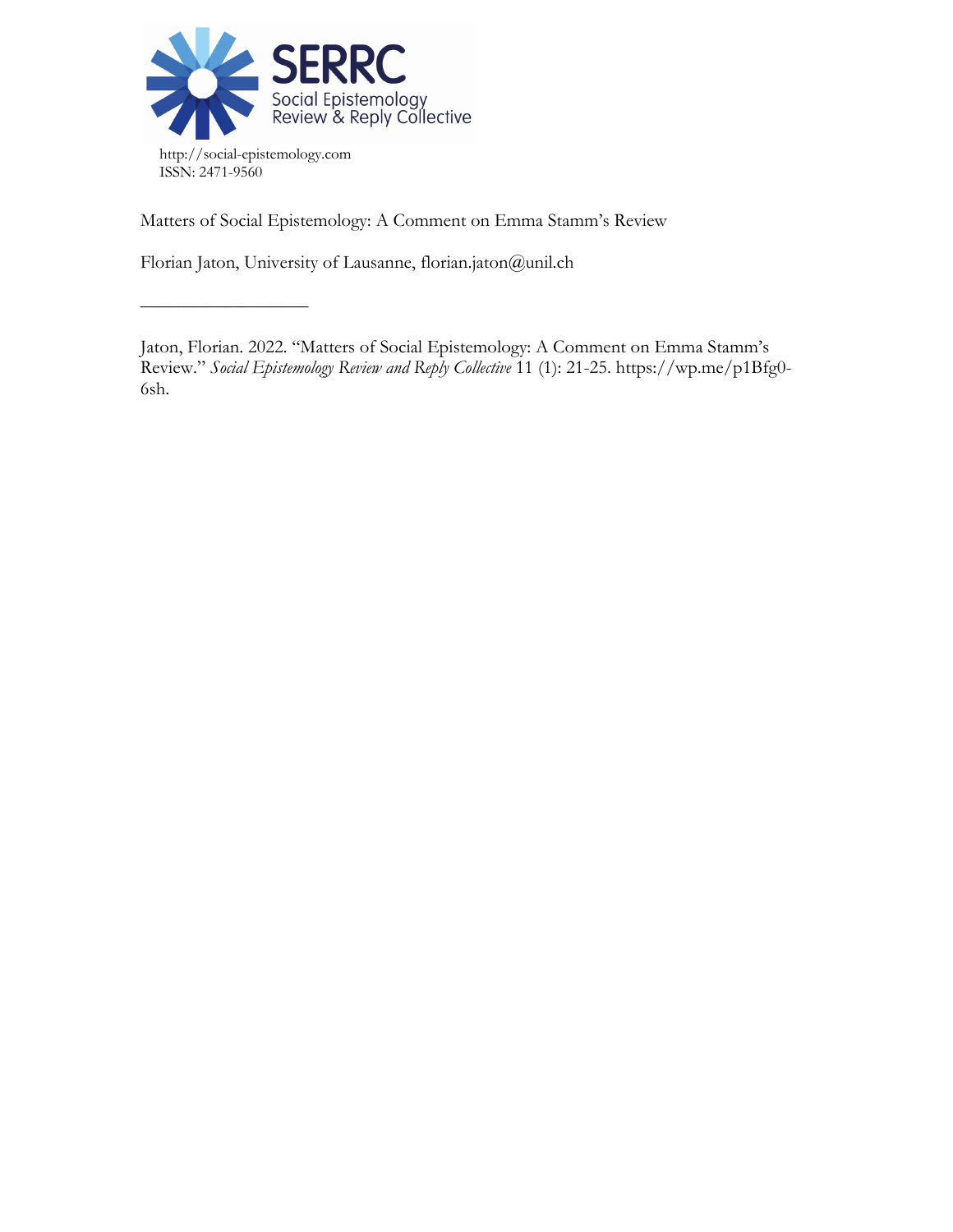

Ironically, as an academician, there are countless reasons why I don't successfully engage in academic book reading. Undergraduate classes to prepare and teach, field notebooks to transcribe in NVivo software, languishing joint publication projects, obscure workshops, and, in my case (not isolated alas), time—and life—consuming efforts to try to continue, somehow and perhaps in vain, to make academic research and teaching my profession: almost everything encourages me to just quickly browse standardized papers looking for things I already know and further convince myself of them (I am hardly exaggerating). Not to mention all the entertainment, distractions, and more or less political involvements to fight against—or, for a moment, take a break from—these gloomy and uncertain times. And without mentioning the time devoted to the people I love and who keep me going.<sup>1</sup>

It may be sad. But it may also be understandable. The book's cover might be classy, but then reading it… Let's remember what it implies: for it (the book), it is about short-circuiting the growing, legitimate, and seducing call of countless stimuli, escapes, salvations, and parasites. Sit down and read me. Asking an academician constantly drowning into the continuous stream of the accelerated world to put their (often precarious) life in parenthesis, to sit alone for about ten hours without any other stimulation than that of unpoetic sentences printed on low quality paper and to be in a purely bilateral relationship with an obscure author blathering on a topic of social science: this is asking a lot.

And most of the time, for me at least, it is asking too much. No matter how hard I try, nothing happens, and the surrounding world ends up taking over. The book closes (or, rather, falls out of my sleeping hands, tossed by a snore) and is soon put in a stack or, if lucky enough, in a library. Will it ever be reopened? Maybe. But nothing is less certain. This unread book is good as new; let it remain so, and work as decoration (many full professors' offices are decorated with these gleaming, and more and more expensive, trinkets).

Sometimes, however, something happens. And it is certainly this hope that pushes me to try academic book reading again and again; whenever *it* happens, everything resonates. I believe we all have such memories. Personally, I will always remember my first encounter with Marx's *Capital*<sup>2</sup> a book that was so austere in appearance turned out to be, in fact, a police investigation into the disappearance of surplus value. Mind blowing (especially volume 1)! The same, several years later, with *Laboratory Life* by Latour and Woolgar.3 While I was educated in Bourdieusian austerity, this book was a burst of freshness. The ball of inscriptions; the carnival of immutable mobiles! Impossible to stop, or even blink.<sup>4</sup>

<sup>1</sup> Having observed the often-uneasy stammering reactions of my colleagues to the question "what's the last social science book you've read from cover to cover?", I have reasons to believe that I am not the only one to be confronted with this few-academic-book-reading phenomenon.

<sup>2</sup> Karl Marx, *Capital: A Critique of Political Economy, Vol. 1*. (Seattle, WA: CreateSpace Independent Publishing Platform, 2010 [1867]).

<sup>3</sup> Bruno Latour and Steve Woolgar, *Laboratory Life—The Construction of Scientific Facts* (Princeton, NJ: Princeton University Press, 1992 [1979]).

<sup>4</sup> This often happens when I read *real* books, i.e. those written by poets and novelists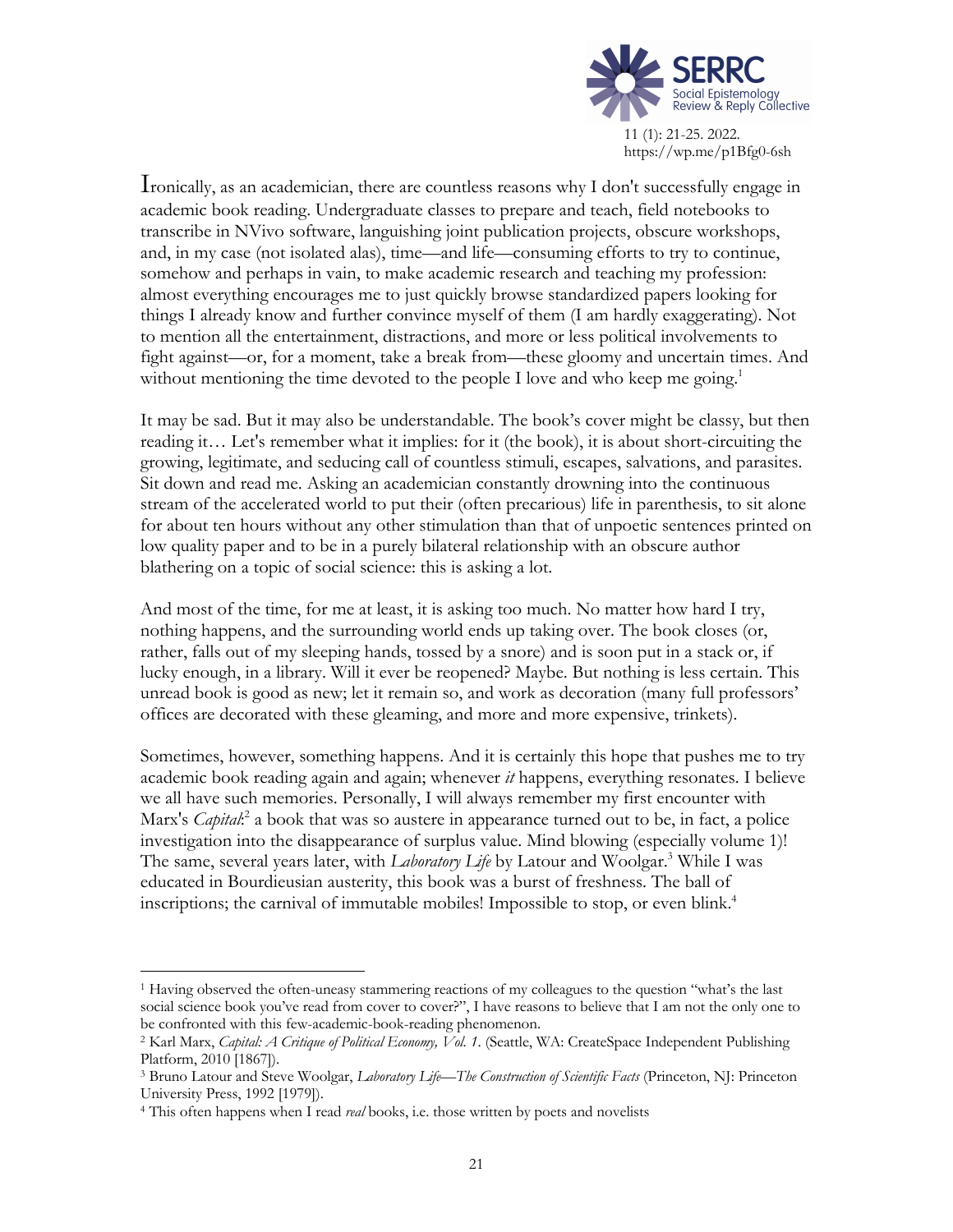### *J. Florian*

These social science book-related feelings of joy are not uncommon. But they are clearly in the minority. And this minority; these true encounters; these dispensers of fantastic worlds will also end up in a pile or a library, for sure, but all scratched, scribbled, annotated, twisted. They will not be trinkets, but genuine working tools. Real academic books, in short, which deploy their long panoply of resistance, notably to sand, ashes, and coffee.

I don't know if my book, *The Constitution of Algorithms*, manages to generate all this (I doubt it). <sup>5</sup> But Emma Stamm's review makes me hope that a quantum of this phenomenon has indeed happened, at least once, to one person. 6,7 And I like to imagine the book all battered up, now a real working document. And it is a great feeling of joy.

I will not discuss the content of Stamm's review here: I agree with almost everything that she wrote, and do not wish to police interpretations anyway. Rather, I will explore two propositions of Stamm that I find particularly interesting and that I believe are not directly in the book (but I could be wrong). The first one is the connection she makes between books and algorithms, which may deserve further consideration. The second concerns what Stamm calls "glowing curiosity," which appears to me a very condition of social and critical analysis.

# **Books as Algorithms (kind of)**

In the book's introduction, where I present the axioms of my analytical approach, I argue that inscriptions are crucial actants (non-human actors) for the generation of the on-going world. Indeed, the argument goes, due to their ability to often live beyond the here and now of their instantiation (durability), to be moved more or less easily from one place to another (mobility), and—pending suitable scriptural infrastructures—to host some aspects of other actants and present them again (re-presentability), inscriptions contribute *a lot* to what is constantly happening (12-14).

From there, books—as specific collections of inscriptions—also participate in the generation of the collective world, what perfectly showed masterly works of, for example, Elizabeth Eisenstein and Dorothy Smith.8 Inscriptions—as durable, mobile and re-presentable marks—may have preceded books by several millennia, but the circulation of the book form as made possible by the typographic technologies of the sixteenth century has redrawn the contours of the West at first, and of the world later (alas). And even today, the book form, which sometimes seems outdated, continues to produce important effects, if only for the

<sup>5</sup> Florian Jaton, *The Constitution of Algorithms: Ground-Truthing, Programming, Formulating* (Cambrdige, MA: The MIT Press, 2021).

<sup>6</sup> Emma Stamm, "Salience Machines: A Review of Florian Jaton's *The Constitution of Algorithms: Ground-Truthing, Programming, Formulating*." *Social Epistemology Review and Reply Collective*, 2021.

<sup>7</sup> Or maybe two. See this other review, in French: Olivier Alexandre, "L'assemblée des Algorithmes." *La Vie des Idées*, 2021.

<sup>8</sup> Elizabeth Eisenstein, *The Printing Revolution in Early Modern Europe* (Cambridge, UK: Cambridge University Press, 2005 [1992]) ; Dorothy E Smith, "The Social Construction of Documentary Reality," *Sociological Inquiry*, 1974.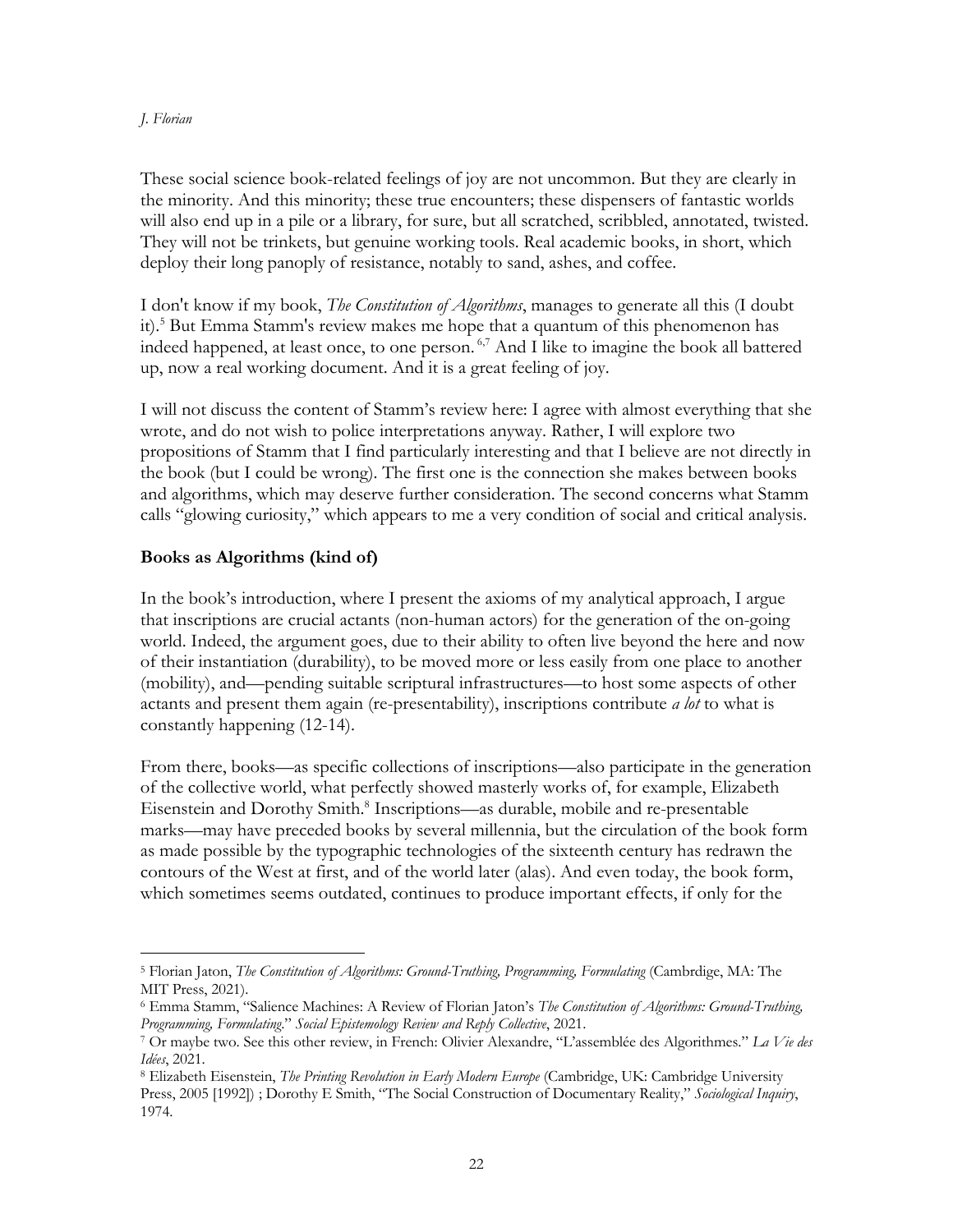

media hype that their promotion sometimes generates.<sup>9</sup> In that sense, using Stamm's terminology, books are *salience machines*.

What about algorithms? They too are collections of inscriptions that can take several forms: mathematics in their academic presentation, lines of code in their implemented version, or even pseudo-code (a mix between logics, mathematics and programming symbols) on certain occasions of communication. These different, and complementary, forms are sometimes gathered in collections, modules, and ubiquitous computer systems which strongly participate in the generation of the collective world. At the time of generalized mobile computing, it is a truism to stress the weight of these other salience machines, central components of our *algorithmic lives*. 10

But this truism might be of importance, as it allows to underline that algorithms nowadays certainly go further than books in the generation of the collective world. By being operative, algorithms are content *and* interpretation, this typically enabling them to interact with more inscriptions than books. As soon as a set of inscriptions comes in (input), other inscriptions take care of the actual computation (processing) in order to generate new sets of inscriptions (output), themselves capable of constituting the inputs of further algorithmic processes. As Hartmut Rosa suggested—albeit in hollow—social acceleration is today carried by an avalanche of inscriptions, to which algorithms—even more than books—strongly contribute.<sup>11</sup>

In short, books and algorithms are scriptural productions that both contribute to generating the collective world, but the operative quality of algorithms undoubtedly gives them—in our times of generalized mobile computing—a greater generative power than books. Here may lie an important difference of intensity, rather than nature.

# **Inquiry as Adventure**

I was touched to see that Stamm found the general tone of the book quite cheerful. Though often critical toward algorithms (and those who construct them), she describes the mood as "passionate and reverent."<sup>12</sup> More than a compliment, this may connect with the more general question of the link between inquiry and excitement. How to insert oneself in the folds of a phenomenon if one is not positively fascinated by it? Or put shorter: Can critique do without passion?

Earlier in this note, I mentioned my first encounter with Marx's *Capital*. There is no doubt, when reading it, that Marx is both extremely critical of capitalism and positively fascinated by it. Is he? Yes, because for Marx, as we all know, capitalism is the surest way to achieve

<sup>9</sup> Current French political turmoil may remind us of that.

<sup>10</sup> Massimo Mazzotti, "Algorithmic Life," *Los Angeles Review of Books*, 2017.

<sup>11</sup> Hartmut Rosa, *Social Acceleration—A New Theory of Modernity* (New York, NY: Columbia University Press, 2015 [2010]).

<sup>12</sup> Emma Stamm. "Salience Machines: A Review of Florian Jaton's *The Constitution of Algorithms: Ground-Truthing, Programming, Formulating.*" *Social Epistemology Review and Reply Collective* 10 (9): 1-6, 2021, page 6.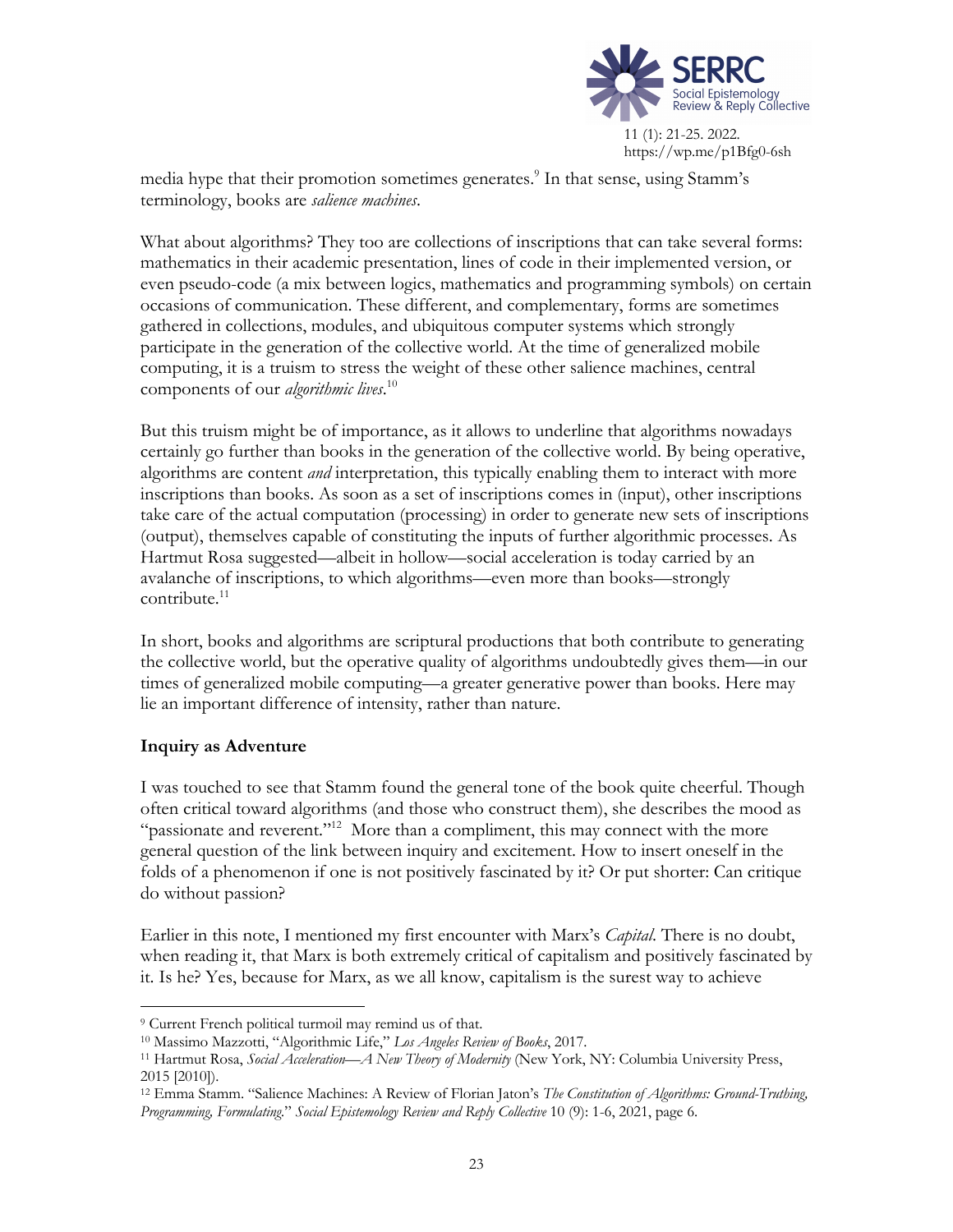### *J. Florian*

communist revolution. In this sense, Marx is quite enthusiastic about the historical formation that is capitalism because its inner contradictions—which he thoroughly describes—contain potential revolutionary grips. The *Capital* is thus a critical analysis that is meant to be rigorous and dialectical—in the wake of Hegel (of whom Marx remains a disciple)—but which, because of its subject and stakes, is also wrapped in drama from start to finish.

The same is true, I believe, of Marx's relationship with the bourgeoisie. Even if Marx is often rough with this historical formation, he is also passionate and even, in some passages, reverent. The reason is simple: the proletariat must, and will, overthrow the bourgeoisie, but the bourgeoisie itself is thought of as a real progress in relation to the past, notably feudal and tyrannical. And far from being a mere stylistic addition, this reverence serves as fuel for his analysis: in order to criticize the bourgeoisie—and even eradicate it—Marx takes it seriously, which implies respecting it (temporarily at least).

It is thus possible that a passionate mood is not an accessory element that would come in addition, like a cherry on a cake, but one of the conditions to critical depth. Let's take now the case of *Laboratory Life*, the second example mentioned in this note's introduction. There is no doubt, when reading the book, that Latour and Woolgar are both curious and enthusiastic about the regime of scientific enunciation: It is only by being fascinated that one can stay two whole years in a community of practice without becoming depressed (or, simply, mad). However, and in the same movement, Latour and Woolgar also make an eminently critical gesture: science is not, and has never been, what scientists (including philosophers) say it is. Almost three centuries of discourse on science (*epistemo-logy*) become erroneous: thunder in the night! Passion and enthusiasm had better be part of this descriptive adventure: the critical weight of their argument requires both.

Adventure: this may be the crucial word. Let critical academic books be adventure books; this can only make them more readable, to me at least. And as inscriptions make worlds when read, this is a matter of social epistemology, quite topical indeed.

# **References**

- Alexandre, Oliver. 2021. "L'assemblée des Algorithmes." *La Vie des Idées* 23 August. ISSN: 2105-3030.
- Eisenstein, Elizabeth. 2005 [1992]. *The Printing Revolution in Early Modern Europe*. Cambridge, UK : Cambridge University Press.
- Jaton, Florian. 2021. *The Constitution of Algorithms: Ground-Truthing, Programming, Formulating*. Cambridge, MA: The MIT Press.
- Latour, Bruno and Steve Woolgar. 1992 [1979]. *Laboratory Life—The Construction of Scientific Facts*. Princeton, NJ: Princeton University Press.
- Marx, Karl. 2010 [1867]. *Capital: A Critique of Political Economy, Vol. 1*. Seattle, WA : CreateSpace Independent Publishing Platform.
- Mazzotti, Massimo. 2017. "Algorithmic Life." *Los Angeles Review of Books*, January 22.